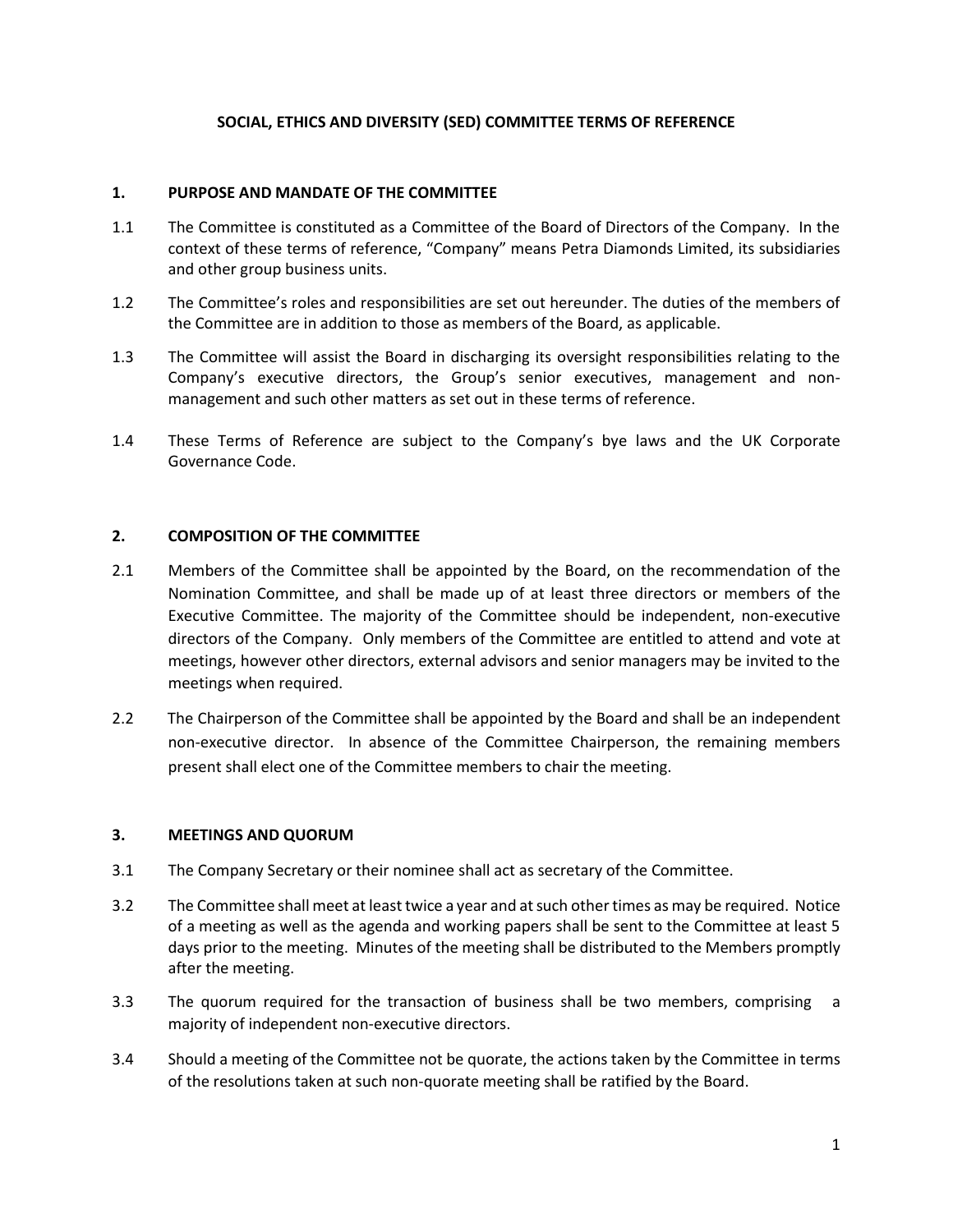3.5 Committee members are expected to attend all scheduled meetings of the Committee, whether in person or via telephone/video conference. If absent, the submission of a prior apology to the Chairperson or Company Secretary is required.

## **4. AUTHORITY OF THE COMMITTEE**

- 4.1 The Committee acts in terms of the delegated authority of the Board and has the power to investigate any activities within the scope of these terms of reference. The Committee can therefore:
- 4.1.1 seek any information it requires from any employee of the Company in order to perform its duties and all employees shall be directed to cooperate with any request made by the Committee, subject to such a request being made via the relevant executive;
- 4.1.2 call any employee to be questioned on issues related to SED and Social-Span at a meeting of the Committee as and when required, provided that this is arranged through the relevant executive;
- 4.1.3 obtain, at the Company's expense, subject to any budgetary constraints imposed by the Board, outside expert advice from the Company's auditors, professional advisers or otherwise, and to take independent professional advice and to require the attendance of outsiders with relevant experience and expertise if it considers it necessary; and
- 4.1.4 delegate its authority as per the Petra Group Delegation of Authority Policy and Matrix, which is approved by the Board. The Matrix will be attached as an annexure to these terms of reference and will be updated as and when amendments are made to the Matrix through the necessary approval framework.

# **5. DUTIES AND RESPONSIBILITIES OF THE COMMITTEE**

- 5.1 The Committee shall discharge the duties below for the Company and Group as appropriate, by:
- 5.1.1 assessing the policies and systems within the Group for ensuring compliance with material local and international legal and regulatory requirements with respect to SED aspects, including organisational ethics, corporate citizenship, social sustainable development, stakeholder relationships and diversity;
- 5.1.2 evaluating the effectiveness of the Group's framework, policies and systems for identifying and managing SED risks within the Group;
- 5.1.3 considering technical developments in the fields of SED management and practice and, where appropriate, to have the impact of these on the business assessed and to provide appropriate strategic guidance;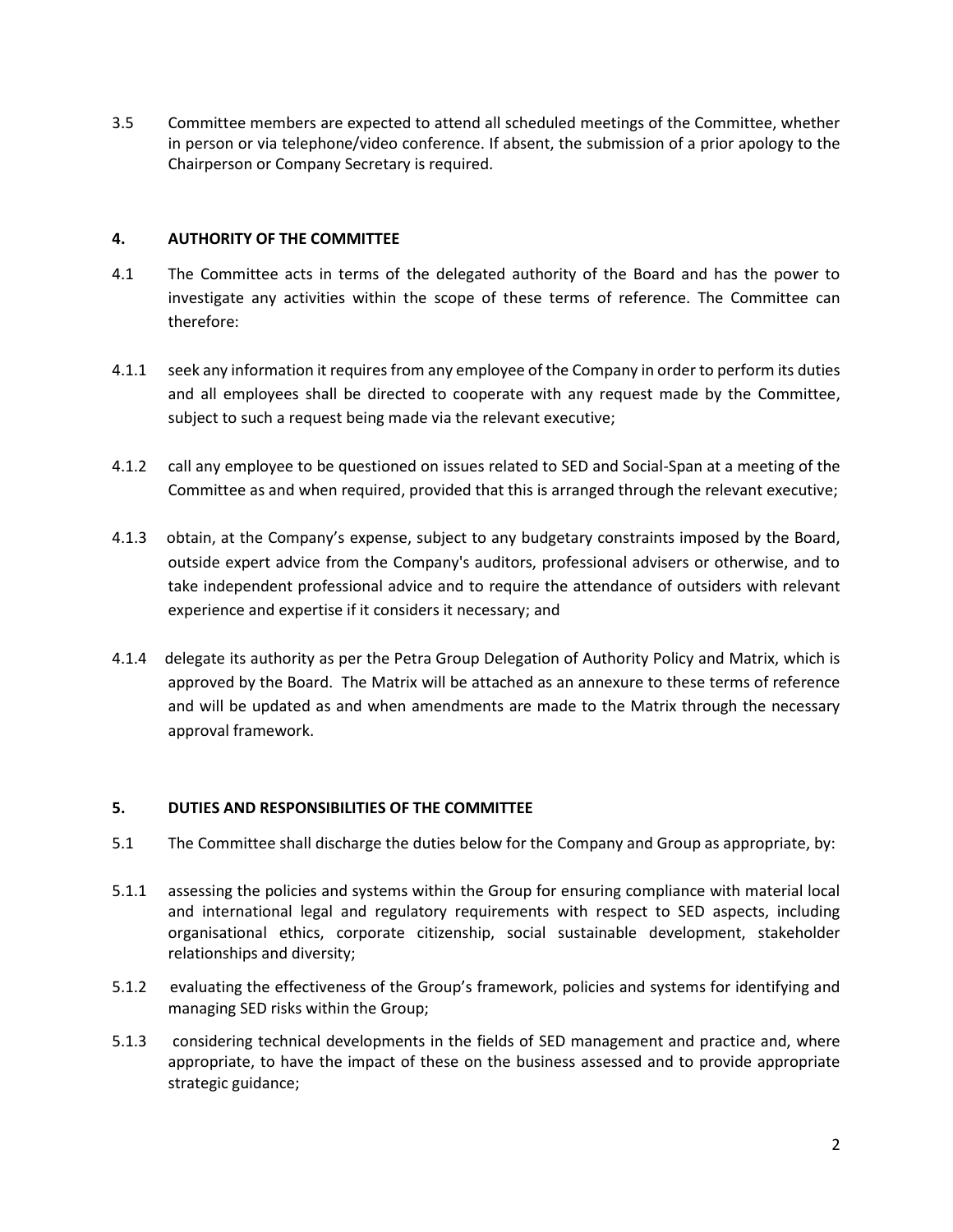- 5.1.4 assessing the performance of the Group regarding the impact of SED decisions and actions upon employees, communities and other stakeholders. It shall also assess the impact of such decisions and actions on the reputation of the Group;
- 5.1.5 monitoring and evaluating the Company organisational culture against the Mission and Vision of the Company;
- 5.1.6 Recommending to the Board, amongst other things, the formulation and setting of objectives and Key Performance Indicators (KPIs) to be achieved;
- 5.1.7 advising the Board on issues of diversity in general and gender diversity in particular as a strategic imperative for the Company;
- 5.1.8 Reviewing the Group's SED Objectives and KPI's performance on a quarterly basis;
- 5.1.9 reviewing reports, on behalf of the Board, from management concerning all significant SED incidents within the Group and actions taken by management in this regard;
- 5.1.10 reviewing the Group's public disclosure on SED matters and approving it for submission to the Board as necessary;
- 5.1.11 ensuring, on behalf of the Board, that an appropriate Stakeholder Engagement Management System is implemented and maintained;
- 5.1.12 ensuring systems are in place for subsidiaries to record and submit statistical data that may be required for legal, regulatory and other external reporting. The data must meet or exceed the level of 'reasonable assurance' and the reporting criteria that will meet internal/external stakeholder requirements;
- 5.1.13 reviewing and reporting on material non-compliance by the Company and departures from policy, guidelines and appropriate local and international standards;
- 5.1.14 communicating, where applicable, its material SED risks to the Audit and Risk Committee of the Board;
- 5.1.15 identifying and/or ratifying those material issues related to SED which could impact the continued sustainability of the Company. These issues are to be included in the Annual Sustainability Report as material and will be reported as such;
- 5.1.16 considering any other matters referred to it from time to time by the Board as it relates to SED issues;
- 5.1.17 approve the development and implementation of the Group's Code of Ethical Conduct;
- 5.1.18 recommending the annual Sustainability Report for approval by the Board, after having reviewed and taken the following into account:
	- I. whether the content of the summarised information provides a balanced view;
	- II. whether the required information in terms of sustainable development for the Sustainability Report has been provided;
	- III. the disclosure of sustainability issues and ensuring that it is reliable and does not conflict with the financial information;